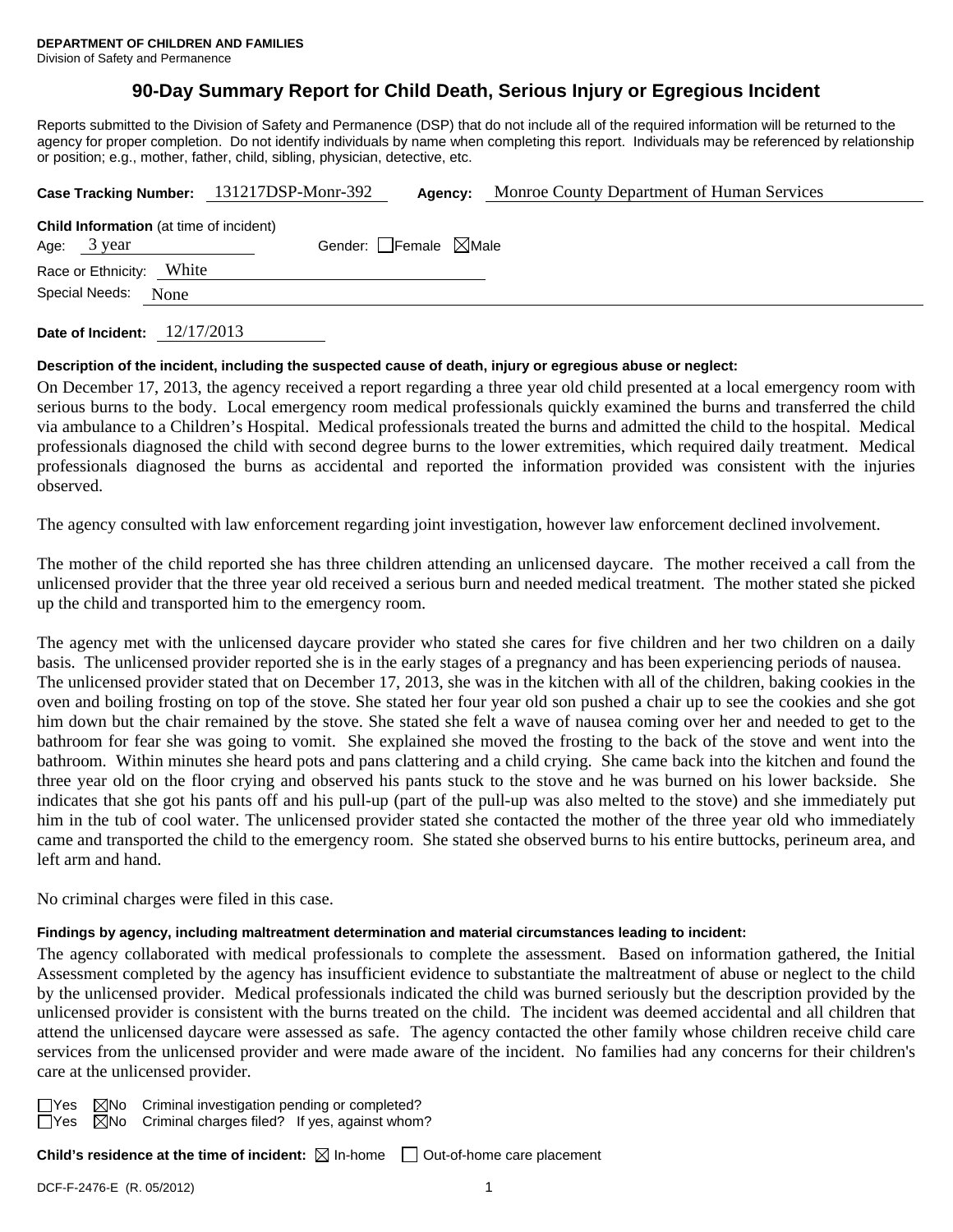Complete the appropriate following section (A. or B. based on the child's residence at the time of the incident).

#### **A. Children residing at home at the time of the incident:**

**Description of the child's family** (includes household members, noncustodial parent and other children that have visitation with the child and / or in the child's family home):

At the time of the incident, the child resided with his mother, father, three year old twin sibling, and one year old sibling.

**Yes No Statement of Services:** Were services under ch. 48 or ch. 938 being provided to the child, any member of the child's family or alleged maltreater at the time of the incident, including any referrals received by the agency or reports being investigated at time of incident?

**If "Yes", briefly describe the type of services, date(s) of last contact between agency and recipient(s) of those services, and the person(s) receiving those services:** 

N/A

**Summary of all involvement in services as adults under ch. 48 or ch. 938 by child's parents or alleged maltreater in the previous five years:** (Does not include the current incident.) N/A

**Summary of actions taken by the agency under ch. 48, including any investigation of a report or referrals to services involving the child, any member of the child's family living in this household and the child's parents and alleged maltreater.** (Does not include the current incident.)

(Note: Screened out reports listed in this section may include only the date of the report, screening decision, and if a referral to services occurred at Access. Reports that do not constitute a reasonable suspicion of maltreatment or a reason to believe that the child is threatened with harm are not required to be screened in for an initial assessment, and no further action is required by the agency.) On May 2, 2011, the agency screened-out a CPS Report.

On January 2, 2014, the agency screened-out a CPS Report

#### **Summary of any investigation involving the child, any member of the child's family and alleged maltreater conducted under ch. 48 or ch. 938 and any services provided to the child and child's family since the date of the incident:**

The agency collaborated with medical professionals to complete the assessment. Based on information gathered, the Initial Assessment completed by the agency has insufficient evidence to substantiate the maltreatment of abuse or neglect to the child by the unlicensed provider. Medical professionals indicated the child was burned seriously but the description provided by the unlicensed provider is consistent with the burns treated on the child. The incident was deemed accidental and all children that attend the unlicensed daycare were assessed as safe. The agency contacted the other family whose children receive child care services from the unlicensed provider and were made aware of the incident. No families had any concerns for their children's care at the unlicensed provider. Prior to closing the case, the agency offered services to the family of the three year old, which were declined. Since the incident, the unlicensed provider reduced the number of children in her care following a letter from the licensing section of the agency.

#### **B. Children residing in out-of-home (OHC) placement at time of incident:**

**Description of the OHC placement and basis for decision to place child there:** N/A.

**Description of all other persons residing in the OHC placement home:**

| × |  |
|---|--|
|   |  |

**Licensing history:** Including type of license, duration of license, summary of any violations by licensee or an employee of licensee that constitutes a substantial failure to protect and promote the welfare of the child. N/A

|             | Summary of any actions taken by agency in response to the incident: (Check all that apply.) |                                          |
|-------------|---------------------------------------------------------------------------------------------|------------------------------------------|
| $\boxtimes$ | Screening of Access report                                                                  | Attempted or successful reunification    |
|             | Protective plan implemented                                                                 | Referral to services                     |
| $\boxtimes$ | Initial assessment conducted                                                                | Transportation assistance                |
|             | Safety plan implemented                                                                     | Collaboration with law enforcement       |
|             | Temporary physical custody of child                                                         | Collaboration with medical professionals |